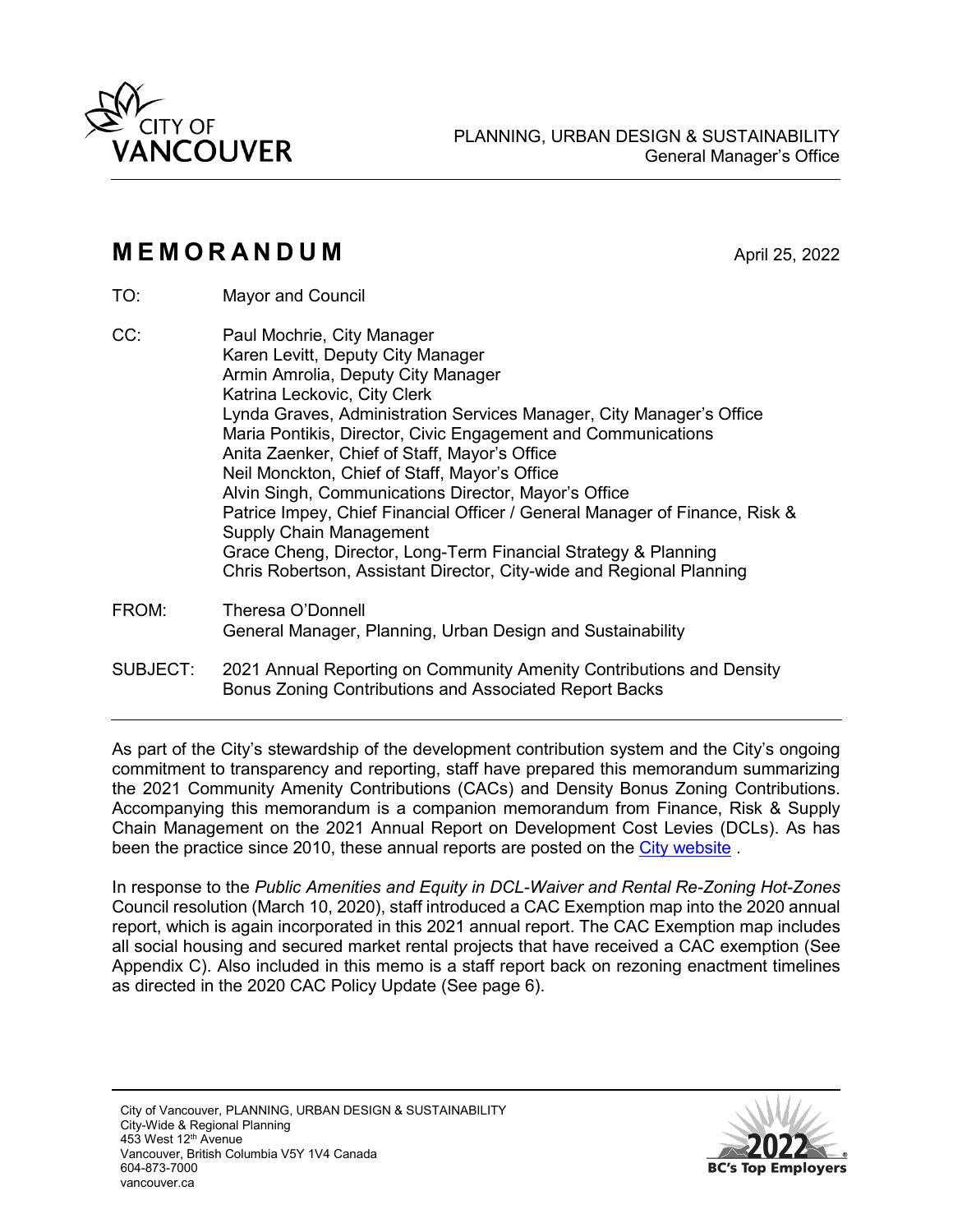# **Summary**

In 2021, the City collected a total of \$47 million in cash-in-lieu CAC payments and density bonus contributions (\$38 million collected from cash-in-lieu CACs and \$9 million collected from density bonus contributions). Collections from Density Bonus Zoning Contributions and cash CACs in 2021 have increased from what was collected in 2020. In particular, 2021 was the highest year of collections on record for Density Bonus Zoning Contributions.

In 2021, the City approved 75 new projects granting additional density through rezonings and Density Bonus Zoning projects, resulting in 5.0 million  $ft^2$  of net additional floor area. Public Benefits secured from 2021 approvals of additional density were valued at approximately \$299 million, including cash-in-lieu and the following in-kind benefits:

- 144 units of social housing secured in-kind (19 to be owned by the City, 125 non-city owned);
- 123 childcare spaces;
- 9 artist live-work studios and a Cultural Amenity Space (16,000 sqft);
- A non-profit office hub space (14,500 sqft); and
- A Youth Centre (6,000 sqft).

Approximately 48% of the committed value (\$143 million) is from in-kind contributions, meaning that they will be provided on-site as part of new upcoming developments. The remainder was offered as cash-in-lieu contributions, meaning that these funds have been committed to select public benefit categories and that priority projects will be brought forward through capital planning and budgeting processes.

Not included in the public benefit values above were:

- 2,756 units of secured market-owned and operated rental housing which includes 187 units of below-market/moderate-income rental housing;
- 1,282 social housing units to be owned, 214 units owned by the City and 1,068 units delivered and operated by non-profit providers;
- 80 shelter beds, 3 social service centres, and a rooftop amenity ceremonial space, delivered and operated by non-profit providers; and
- 65 childcare spaces to be owned by the City, and 20 pre and after school care to be delivered and operated by non-profit providers.

#### **Background**

Every year, the City approves development projects that contribute to growth in the city. Some of these projects involve approval of additional density through site specific rezoning or Density Bonus Zoning.

Population and employment growth from the approval of additional density is supported through the provision of public amenities such as parks, childcare facilities and affordable housing. These amenities contribute to the overall livability of our city, the health of our residents, and the needs of individuals and families who live and work here. In order to fund the provision of growth-related public amenities and infrastructure, the City uses development contributions including CACs, Density Bonus Zoning Contributions and DCLs (please also refer to the 2021 Annual Report on DCLs for details). These development contributions ensure new development pays its fair share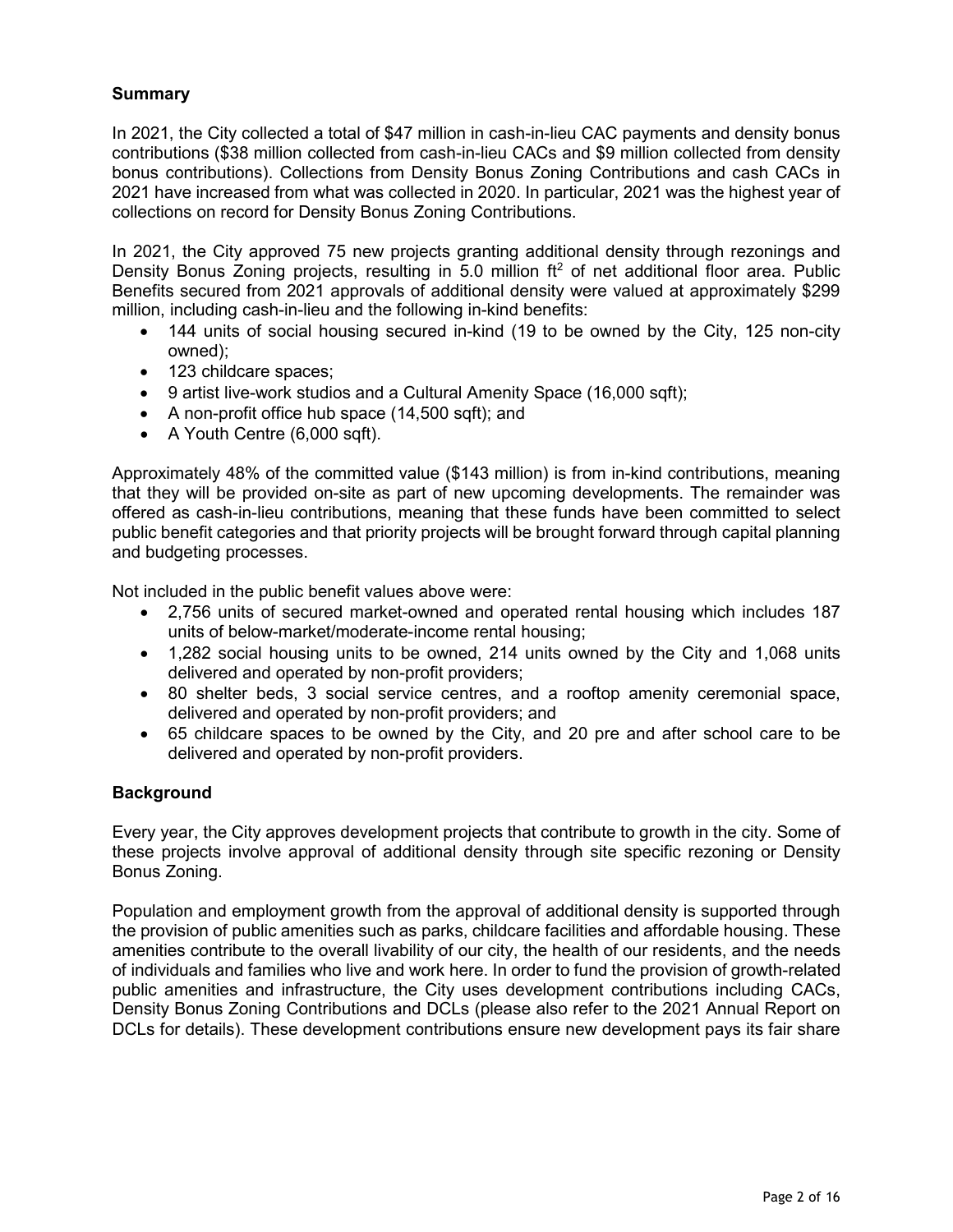for new community benefits and infrastructure and helps to reduce pressure on property taxes, utility fees and other City funding sources.

#### **Community Amenity Contributions (CACs):**

CACs are voluntary public benefit contributions from rezoning approvals and the application and investment of CACs by the City follows the [BC Provincial Guidelines on CACs](https://www2.gov.bc.ca/assets/gov/british-columbians-our-governments/local-governments/planning-land-use/community_amenity_contributions_guide.pdf) (2014). CACs are offered by developers either as in-kind amenities (delivered onsite as part of the new development) or as cash-in-lieu contributions payable to the City at zoning enactment unless Council approval is granted on deferral under limited and unique circumstances. CAC funded capital projects deliver growth related amenities and infrastructure from area-based Public Benefit Strategies. These amenities and infrastructure include affordable housing, childcare, heritage, community and cultural facilities, parks and open spaces, transportation, and public art. Projects that are delivered by the City using the cash-in-lieu CACs are approved by Council as part of the 4-year Capital Plan and annual budget process.

#### **Density Bonus Zoning Contributions:**

Density Bonus Zoning establishes a base maximum density that may be exceeded (to a further maximum defined in the Zoning & Development Bylaw) in exchange for cash contributions to the City toward public amenities needed by the community as identified through community and area planning. Financial contributions are determined by pre-set affordable housing and amenity share rates (collectively referred to in this memorandum as "Density Bonus Zoning Contributions") set out in the Zoning & Development Bylaw.

This memorandum complements the annual DCL report and ongoing public benefits implementation tracking (appended to rezoning reports in community plan areas) and highlights the wide range of public benefits being achieved as a result of the City's Financing Growth policy. These memoranda and the public benefits implementation tracking are posted on the City's website and support the City's goal of open and transparent government. They also demonstrate the alignment of development contributions with community plans and public benefit strategies, as well as the City's long-term capital and financial plans. The reporting on CACs and Density Bonus Zoning Contributions for this year follows the same methodology as previous years. A description of the methodology can be found in Appendix A.

The value of public benefit contributions in the annual reports typically fluctuates considerably year-over-year due to the cyclical nature of property development. The variation in value depends largely on the number, scope and nature of individual rezoning applications and the corresponding incremental density approvals. In particular, approval of major project rezonings has a significant impact on the amount of density and the value of public benefits secured in a single year. Due to the scale of these major projects, the public benefits secured are often provided on-site to be delivered over many years as the site redevelops or builds out.

#### **Analysis**

CACs and Density Bonus Zoning Contributions follow different timelines for collection and delivery. For CACs, Council approval of rezonings at Public Hearing *secures* CACs as prior-to conditions for applicants to meet in order for Council to enact the rezoning by-laws.

With the exception of select deferred cash CAC projects, cash CACs are *collected* by the City prior to enactment. In-kind CACs are *delivered* by applicants typically as part of the development.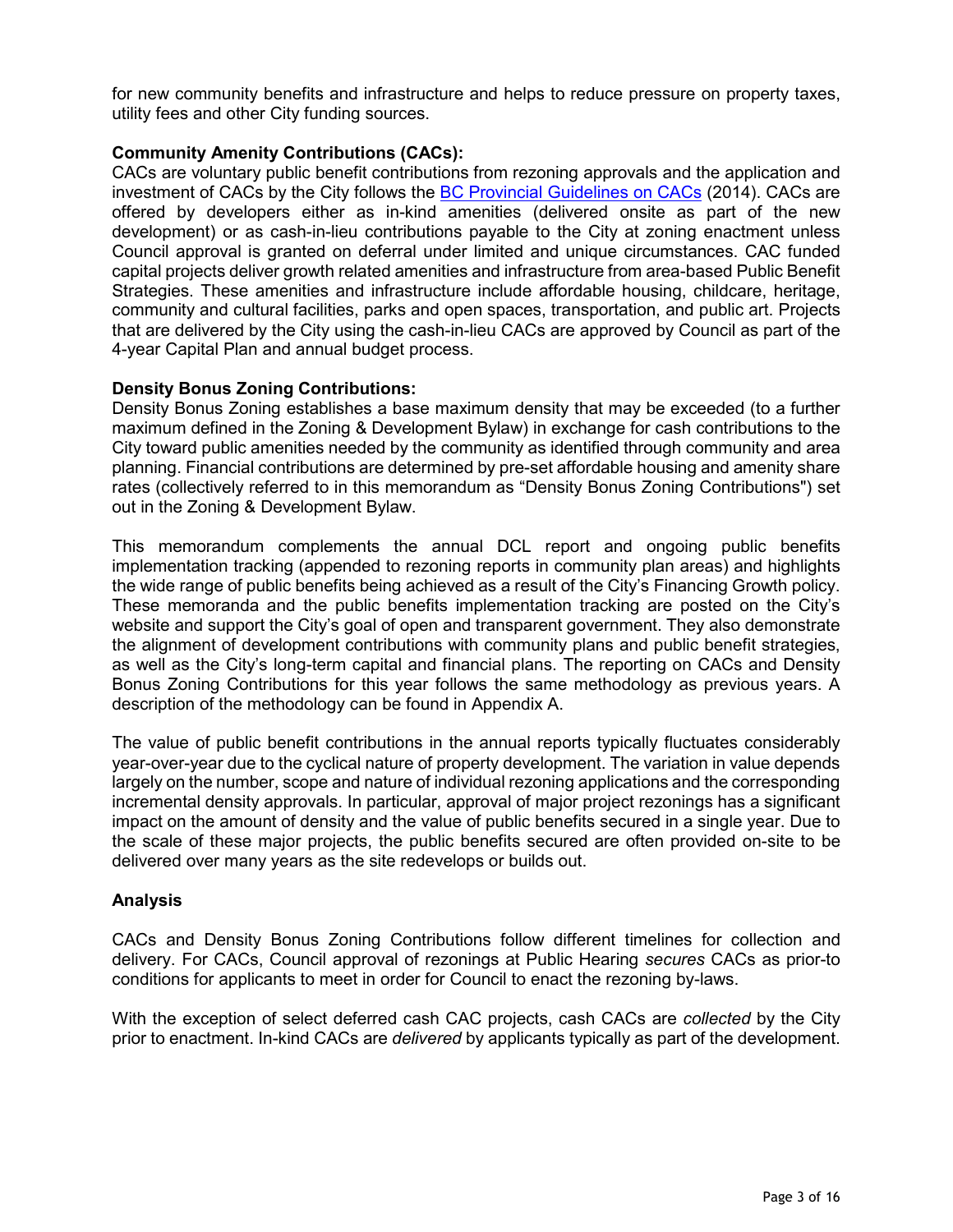Density Bonus Zoning Contributions are *collected* after enactment but prior to Building Permit issuance. The following two sections reflect the different collection/delivery timelines and outline activity from the 2020 calendar year:

- 1. Cash-in-lieu CAC and Density Bonus Zoning Contributions Collected in 2021;
- 2. Contributions Secured from Approvals (to be collected and/or delivered in future years).

# *1) Cash-in-lieu CACs and Density Bonus Zoning Contributions Collected in 2021*

In 2021, the City collected a total of \$47 million in cash-in-lieu CAC payments and density bonus contributions. \$38 million of the \$47 million collected was in form of cash-in-lieu CAC. Of the \$38 million, all payments originated from rezonings approved by Council in 2020 or earlier. The City also collected \$9 million in Density Bonus Zoning Contributions.



**Chart 1: Collection of Cash CACs and Density Bonus Zoning Contributions (2017-2021)** 

As per Council policy, cash CACs and Density Bonus Zoning contributions collected are deposited into dedicated, interest-bearing reserves. Allocation of these funds is approved by Council through the 4-year Capital Plan and annual budget.

#### *2) Contributions Secured from Approvals in 2021 (to be collected and/or delivered in future years)*

The contributions secured from approvals of additional density in any calendar year represent additions to the pipeline of public benefits. These benefits will be delivered in the future either through cash contributions, invested as part of the City's 4-year capital planning and annual budget processes, or through in-kind amenities provided onsite by developers as part of new developments.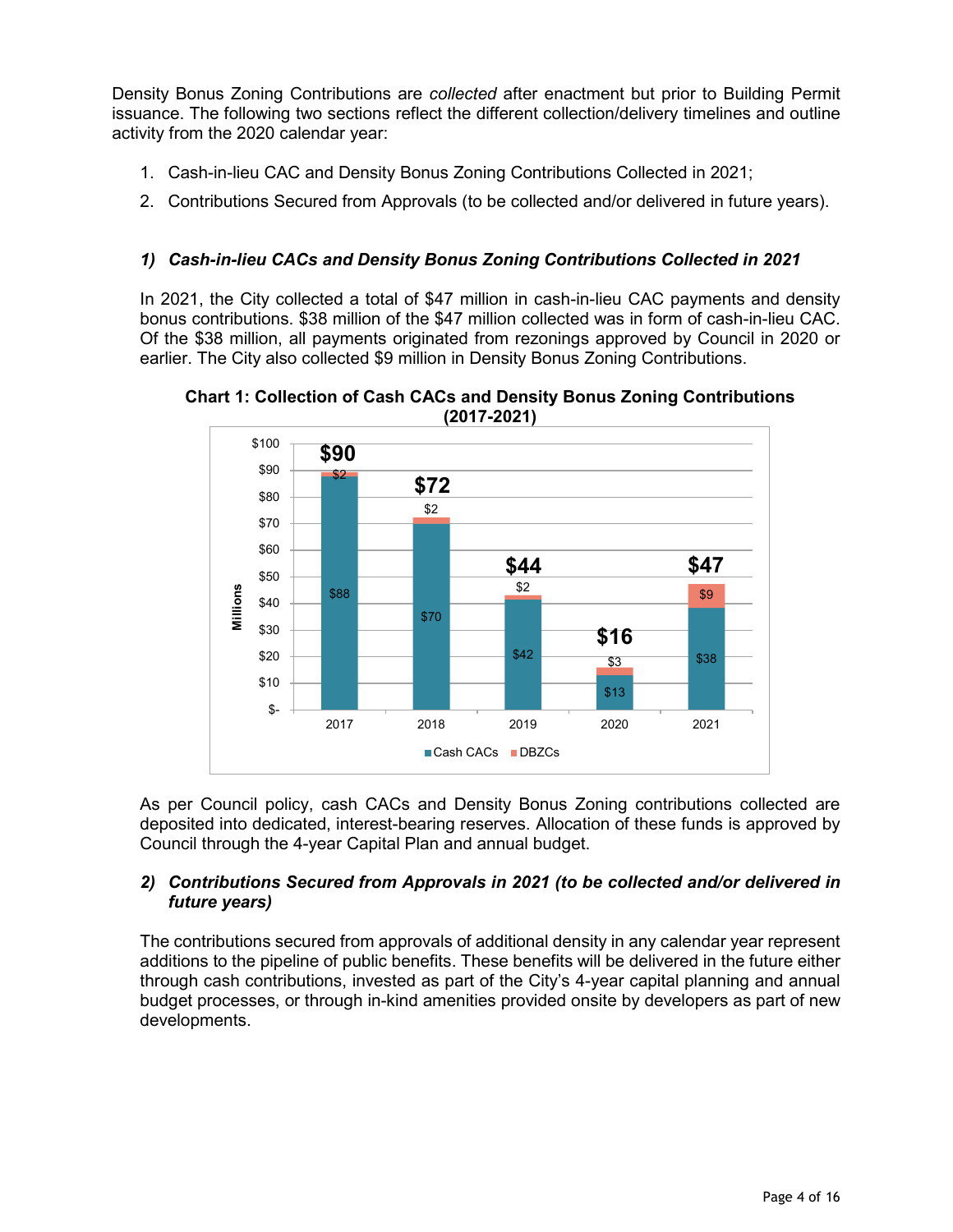In 2021, the City approved 75 new projects granting additional density through rezonings and Density Bonus Zoning. Appendix B provides a complete list of applications where additional density was approved in 2021. Appendix B also includes the breakdown of the public benefits associated with each of these applications.

Public Benefits secured from 2021 approvals of additional density were valued at approximately \$299 million, including cash-in-lieu and the following in-kind benefits:

- 144 units of social housing secured in-kind (19 to be owned by the City, 125 non-city owned);
- 123 childcare spaces;
- 9 artist live-work studios and a Cultural Amenity Space (16,000 sqft);
- A non-profit office hub space (14,500 sqft); and
- A Youth Centre (6,000 sqft).

#### **Chart 2: Breakdown of 2021 Secured Contributions Allocated by Public Benefit Category**

(to be collected/delivered in future years)

Total committed to public benefits: \$299 M (100% of total contribution value)



Approximately 76% of these public benefits (\$225 million) were attributed to 8 large rezoning approvals (see Appendix B for details).

Council has committed 100% of the overall contributions from 2021 towards select public benefit categories or towards priority investments in area-based public benefit strategies.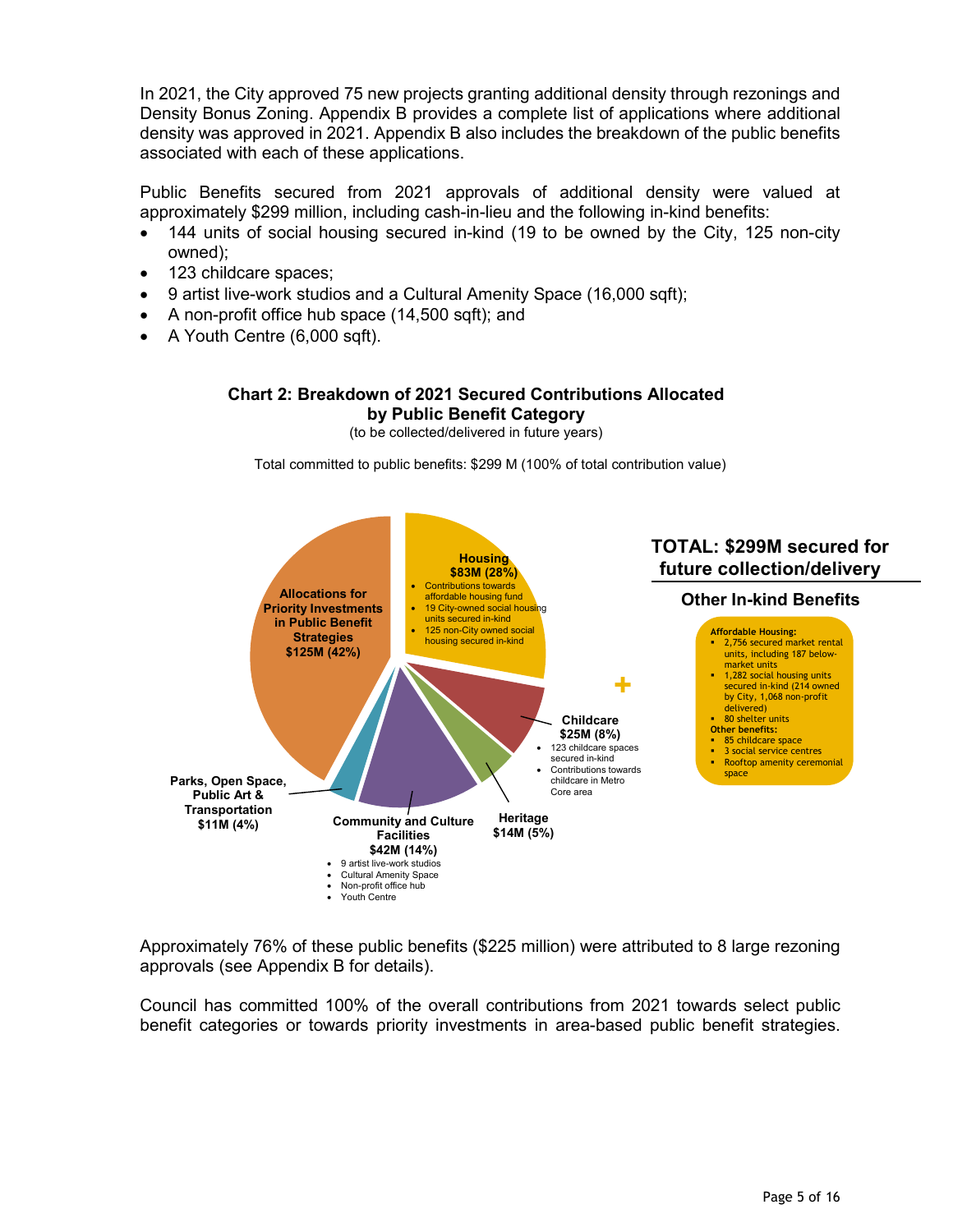Chart 2 shows how the contributions have been allocated amongst specific public benefit categories. The chart also notes several public benefits that were not assigned monetary values in rezoning reports. In general, these represented non-strata residential projects (i.e. secured market rental and social housing) that generated no lift in property value as a result of their development and/or were exempt from the City's CAC Policies altogether. For more information on the annual report methodology, please see Appendix A.

Overall, the vast majority of approvals processed in 2021 took place through existing zoning and did not involve additional density and associated CACs / Density Bonus Zoning Contributions. The 75 approvals of additional density represented only 7.6% of all approvals in 2021 and a net increase in floor area of 5.0 million ft<sup>2</sup>. Appendix B provides a complete list of applications in which additional density was approved in 2021 as well as the public benefits associated with these applications.

#### **CAC Report Back:**

As part of this annual report, staff have included a report back on the following CAC item:

*THAT Council direct staff to monitor and report back to Council on the need to index cash CACs between Council approval in-principle of a rezoning application and rezoning enactment by Council and/or impose a required time limit to enact a new zoning, whereby if the time limit lapses, the approval in-principle of the rezoning application may expire. [\(CAC](https://council.vancouver.ca/20200122/documents/cfsc2.pdf)  [Policy Update, January 22, 2020\)](https://council.vancouver.ca/20200122/documents/cfsc2.pdf)* 

Following up on Council direction to monitor and report back on rezoning enactment timelines as part of the 2020 CAC Policy update, staff reviewed updated rezoning enactment data stemming from rezoning approvals (updated to Q1 2022). The analysis shows that the vast majority of rezoning applications continue to be enacted by Council within a timely manner. Almost identical to the trend identified in the January 2020 CAC Policy update report, 91% of rezoning applications over the past 10 years have enacted within two years and 99% have enacted within 4 years. In the last two years, enactment timelines have slightly increased, which may be explained by the COVID-19 Pandemic further exacerbating a market slow down and creating more uncertainty. As the market recovers, staff anticipate enactment timelines to return to pre-pandemic level. Based on the most recent data where all 2022 enactments have been under 24 months, staff do not see a need to implement measures to speed up enactments, such as indexing cash CACs or imposing a required timeline to enact, for the time being. Going forward, staff will continue to monitor enactment timelines to see if enactment delays become an issue and whether a future time limit to fulfil the rezoning conditions or an indexing approach is required.

#### **Conclusion**

In 2021, the City collected \$38 million in cash-in-lieu CACs (all from rezonings approved from 2020 or earlier) and \$9 million in Density Bonus Zoning Contributions. Collections from Density Bonus Zoning Contributions and cash CACs in 2021 have increased from what was collected in 2020. In particular, 2021 was the highest year on record for Density Bonus Zoning Contributions.

The City also approved 75 rezoning/bonusing projects resulting in 5.0 million  $ft<sup>2</sup>$  of net additional floor area that secured \$299 million to be delivered as cash or in-kind benefits in future years.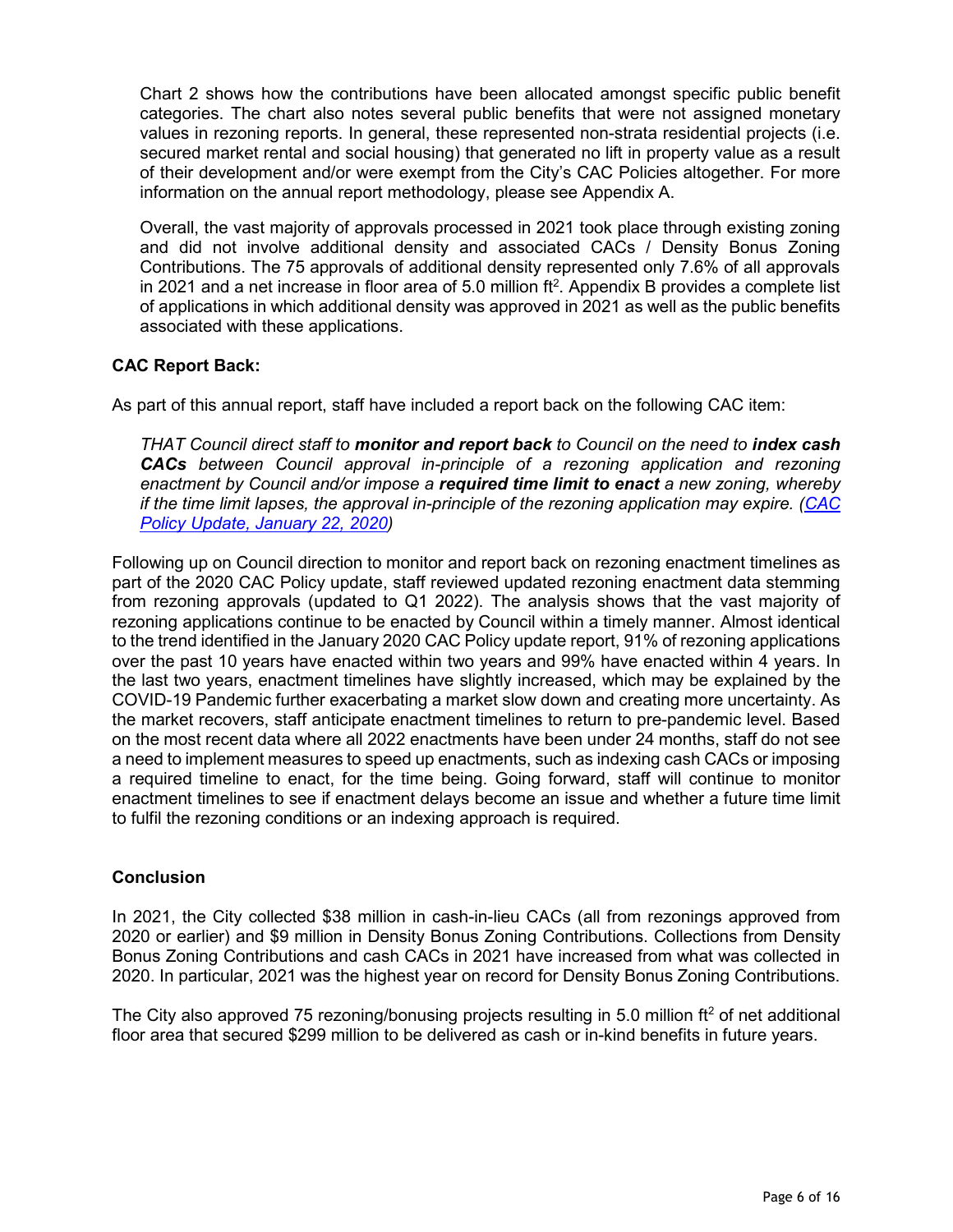As has been the practice since 2010, these annual reports are posted on the City website. If you have any questions or would like more information, please reach Chris Robertson, Assistant Director, City-wide and Regional, Planning, Urban Design and Sustainability at: chris.robertson@vancouver.ca.

Sincerely,

Trenesa O'Tourell

Theresa O'Donnell General Manager, Planning, Urban Design and Sustainability 604.673.8434 | [theresa.o'donnell@vancouver.ca](mailto:Theresa.ODonnell@vancouver.ca)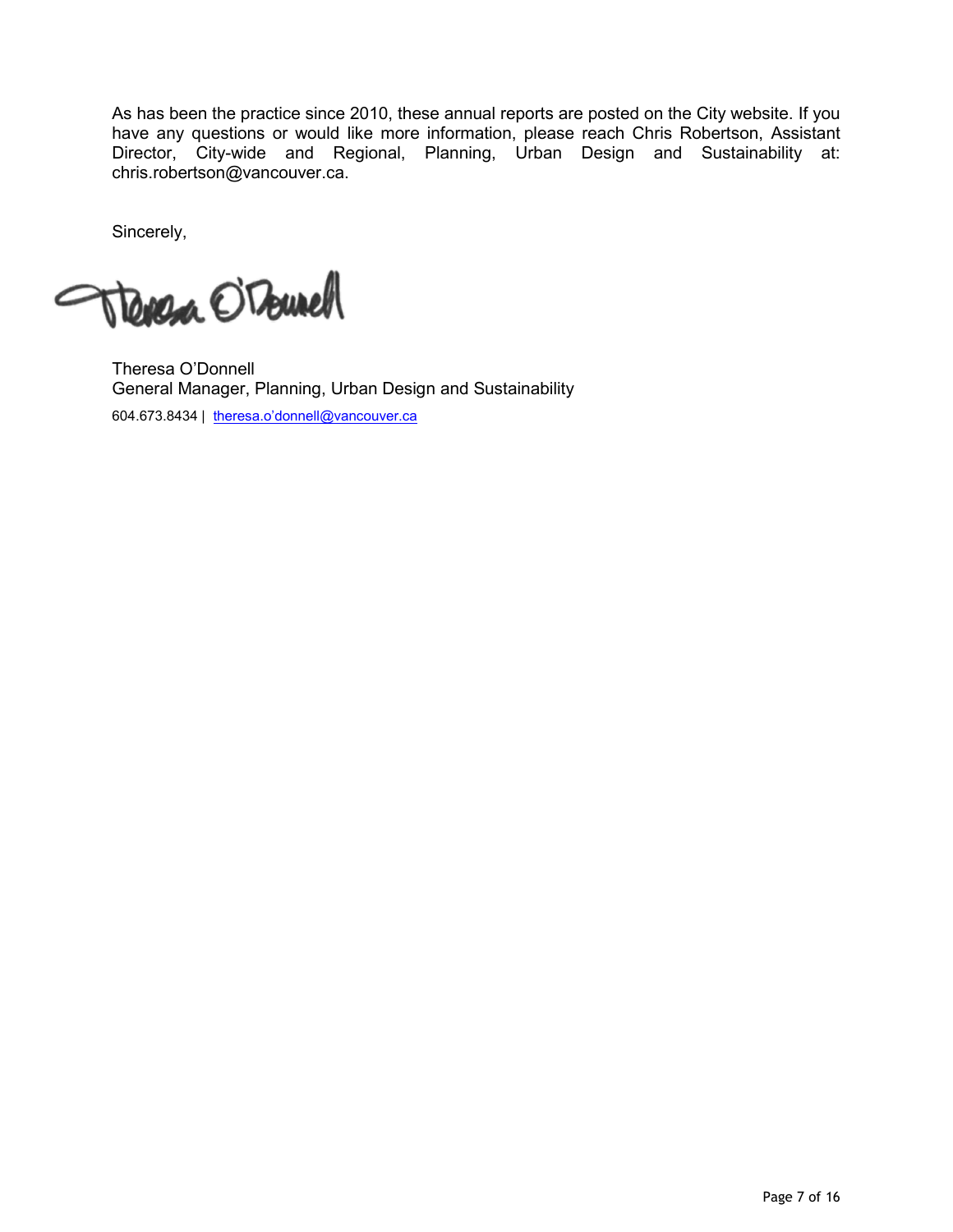# **Appendix A**

# **Approach and Methods for the Annual Report**

The main approach and methods for this annual report are as follows:

### *1) Approvals and Time Frame*

This report addresses all additional density approvals from January 1, 2021 to December 31, 2021. To identify the public benefits secured from additional density, all rezoning approvals involving additional floor area, and all development applications where bonusing was used to allow additional floor area were reviewed.

Rezoning and Heritage Revitalization Agreement metrics are based on development approvals at Public Hearing. Density bonus records are based either on development approvals by the Development Permit Board or amenity share contributions through density bonus zoning available in certain District Schedules. All records are contained in publicly accessible reports available on the City's website [\(www.vancouver.ca\)](http://www.vancouver.ca/).

# *2) Public Benefit Valuation*

Public benefits from new developments with additional density approvals are reported by type (e.g. housing, heritage, community facilities). Where possible, rezoning reports include an estimate of the financial value of the public benefits being secured. Secured market rental and social housing not owned by the City are quantified and reported by the number and type of housing units only. Other amenities not owned by the City are reported by their relevant metric (e.g. childcare spaces). Rezoning applications that exclusively provide public benefits without a market housing component, such as 100% social housing projects led by non-profit or government agencies, are not subject to CAC Policy and are therefore excluded from valuation metrics in this report.

Bonus density for *heritage conservation* is the amount of additional density that equals the cost of conserving the heritage building. In this report, only bonus density that is actually accommodated on-site (i.e. where the heritage building is located), or bonus density that is transferred to another site are included. Bonus density placed in the 'transferrable heritage density inventory' ('density bank') is not included but is tracked and reported separately on a periodic basis to Council. See the [Transfer of Density Program webpage](https://vancouver.ca/home-property-development/density-incentives-for-developers.aspx) for more details on the heritage transfer of density system.

Public art contributions associated with approvals of additional density (rezonings) are included as a public benefit. These contributions are calculated on a per square foot basis and applied to large rezoning applications. For more information, see the [policy framework for](https://guidelines.vancouver.ca/P010.pdf) [the City's Public Art Program.](https://guidelines.vancouver.ca/P010.pdf)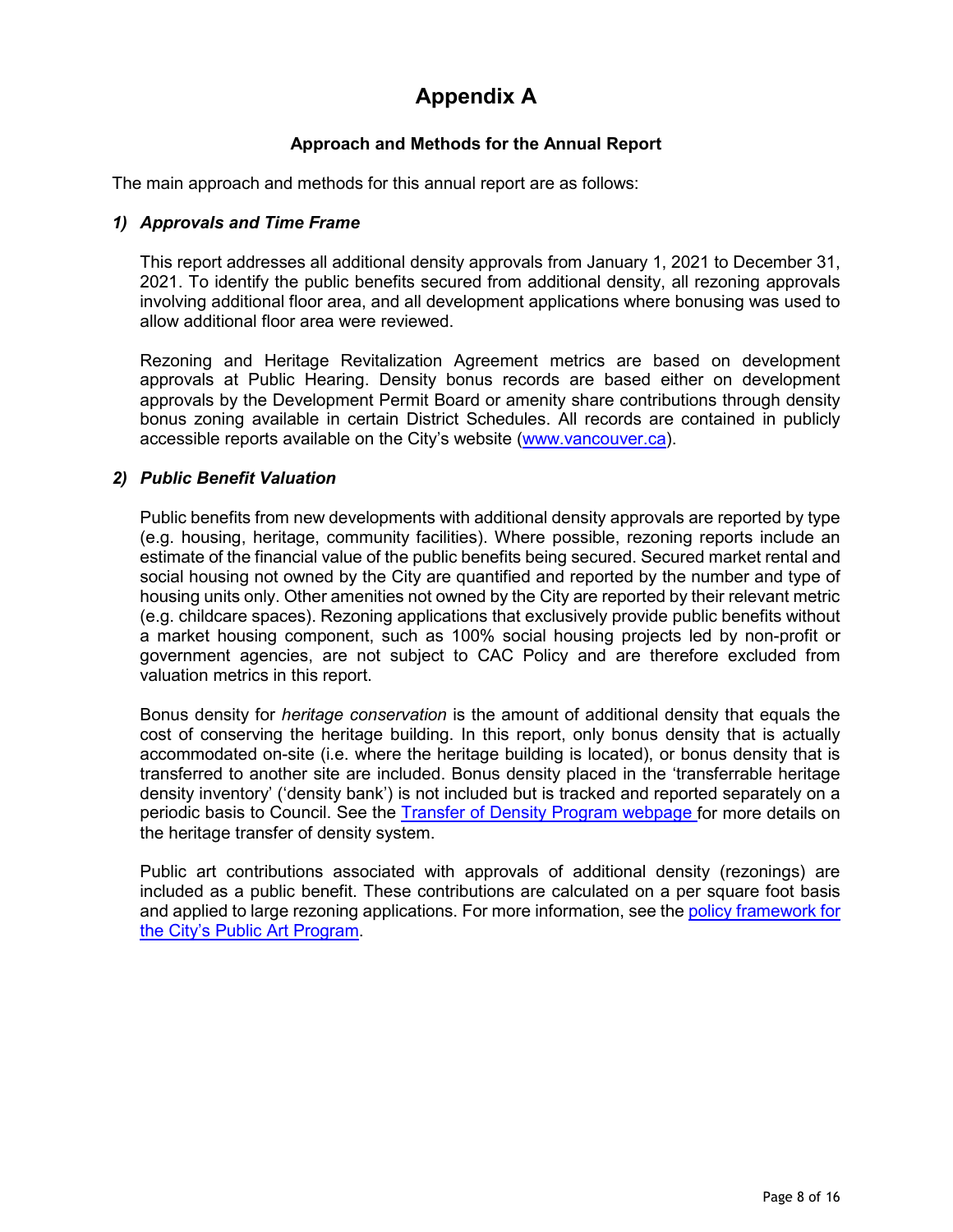# **Appendix B Contributions Secured from Approvals in 2021**

To be collected/delivered in future years

|     | Grouped by Community Plan Area/Policy |            |                      |                                                    |                                |                                                      |  |  |  |
|-----|---------------------------------------|------------|----------------------|----------------------------------------------------|--------------------------------|------------------------------------------------------|--|--|--|
| ID# | <b>Address</b>                        | Local Area | <b>Approval Type</b> | <b>Density</b><br><b>Increase</b><br>(net $ft^2$ ) | <b>Public Benefits Secured</b> | <b>Total Public</b><br><b>Benefits</b><br>Value (\$) |  |  |  |

|   | <b>West End Plan</b>             |          |                                           |         |                                                                                                                                                                                                                                                |               |  |  |  |
|---|----------------------------------|----------|-------------------------------------------|---------|------------------------------------------------------------------------------------------------------------------------------------------------------------------------------------------------------------------------------------------------|---------------|--|--|--|
| 1 | 1640-1650 Alberni<br>Street      | West End | Rezoning                                  | 220,870 | • Contribution toward delivery<br>of West End Public Benefit<br>Strategy<br>• Housing – market rental $(53)$<br>units)<br>• Housing - below market<br>units (13 units)<br>• Heritage - Heritage<br><b>Conservation Reserve</b><br>• Public Art | \$33,212,663  |  |  |  |
| 2 | 1157 Burrard Street              | West End | Rezoning                                  | 159,384 | • Contribution toward delivery<br>of West End Public Benefit<br>Strategy<br>• Childcare facilities (37<br>spaces)<br>• Cultural Amenity Space<br>• Heritage - Heritage<br><b>Conservation Reserve</b><br>• Public Art                          | \$33,172,262  |  |  |  |
| 3 | 1616-1698 West<br>Georgia Street | West End | Rezoning                                  | 130,600 | • Contribution toward delivery<br>of West End Public Benefit<br>Strategy<br>$\bullet$ Heritage - Heritage<br><b>Conservation Reserve</b><br>• Public Art                                                                                       | \$26,452,253  |  |  |  |
| 4 | 1450 West Georgia<br>Street      | West End | Rezoning                                  | 164,851 | • Contribution toward delivery<br>of West End Public Benefit<br>Strategy<br>• Housing – market rental<br>$(162 \text{ units})$<br>• Heritage - Heritage<br><b>Conservation Reserve</b><br>• Public Art                                         | \$9,467,000   |  |  |  |
| 5 | 1116 Pendrell St                 | West End | DPB - Heritage<br><b>Density Transfer</b> | 47,188  | $\bullet$ Heritage – purchase of<br>density                                                                                                                                                                                                    | \$707,243     |  |  |  |
|   | <b>Subtotal West End Plan</b>    |          |                                           | 722,893 |                                                                                                                                                                                                                                                | \$103,011,421 |  |  |  |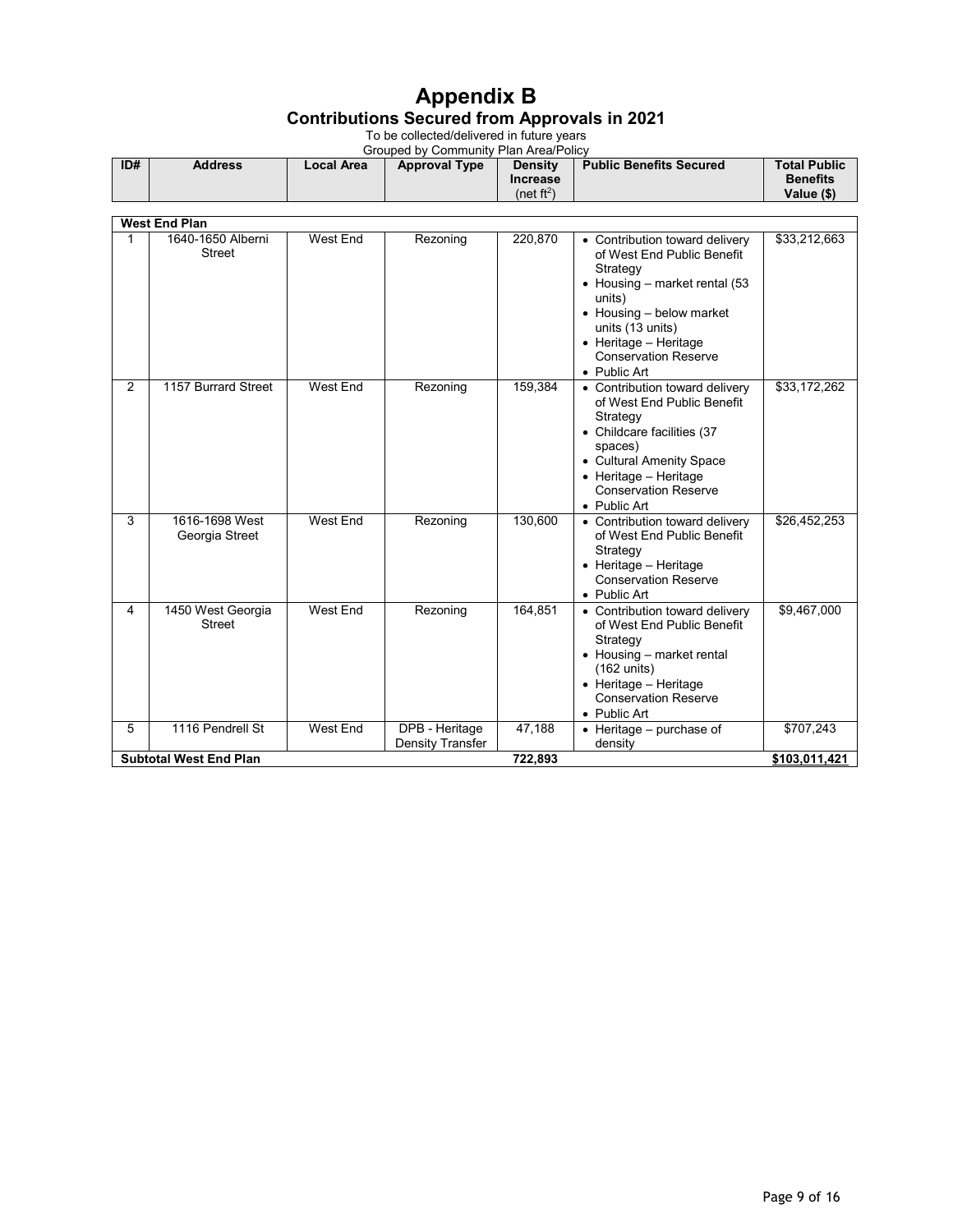| ID# | <b>Address</b> | Local Area | <b>Approval Type</b> | <b>Density</b>  | <b>Public Benefits Secured</b> | <b>Total Public</b> |
|-----|----------------|------------|----------------------|-----------------|--------------------------------|---------------------|
|     |                |            |                      | <b>Increase</b> |                                | <b>Benefits</b>     |
|     |                |            |                      | (net ft $^2$ )  |                                | Value (\$)          |

|                                         | <b>Marpole Plan</b>                                       |         |                     |         |                                                                                                                                 |                       |
|-----------------------------------------|-----------------------------------------------------------|---------|---------------------|---------|---------------------------------------------------------------------------------------------------------------------------------|-----------------------|
| 6                                       | 8460 Ash Street and<br>8495 Cambie Street                 | Marpole | Rezoning            | 477,078 | • Housing - social housing<br>(125 units)<br>• Housing - market rental<br>$(524$ units)<br>• Public Art                         | \$71,562,677          |
| $\overline{7}$                          | 7730-7772 Cambie<br><b>Street</b>                         | Marpole | Rezoning            | 54.084  | • Contribution toward delivery<br>of Marpole Public Benefit<br>Strategy<br>• Heritage - Heritage<br><b>Conservation Reserve</b> | \$5,524,038           |
| 8                                       | 8257-8273 Oak<br>Street and 1025-1035<br>West 67th Avenue | Marpole | Rezoning            | 45,151  | • Contribution toward delivery<br>of Marpole Public Benefit<br>Strategy<br>• Heritage - Heritage<br><b>Conservation Reserve</b> | \$3,626,610           |
| 9                                       | 8655 Granville Street                                     | Marpole | Rezoning            | 24,121  | • Contribution toward delivery<br>of Marpole Public Benefit<br>Strategy<br>• Heritage - Heritage<br><b>Conservation Reserve</b> | \$1,942,800           |
| 10                                      | 477 W 63rd Avenue                                         | Marpole | Density<br>Bonusing | 16,481  | • Affordable housing and<br>amenities in Marpole                                                                                | \$1,096,777           |
| 11                                      | 750 Southwest<br>Marine Drive                             | Marpole | Rezoning            | 36,267  | • Contribution toward delivery<br>of Marpole Public Benefit<br>Strategy<br>• Heritage - Heritage<br><b>Conservation Reserve</b> | \$990,300             |
| $\overline{12}$                         | 8804 Osler Street                                         | Marpole | Rezoning            | 8.819   | • Contribution toward delivery<br>of Marpole Public Benefit<br>Strategy<br>• Heritage - Heritage<br><b>Conservation Reserve</b> | \$500,000             |
| 13                                      | 7659 Granville Street                                     | Marpole | Density<br>Bonusing | 7,569   | • Affordable housing and<br>amenities in Marpole                                                                                | \$151,380             |
| 14                                      | 1503 W 61st Avenue                                        | Marpole | Density<br>Bonusing | 2,251   | • Affordable housing and<br>amenities in Marpole                                                                                | \$123,787             |
| 15                                      | 8311 French Street                                        | Marpole | Density<br>Bonusing | 8,936   | • Affordable housing and<br>amenities in Marpole                                                                                | \$96,598              |
| 16                                      | 8725 French Street                                        | Marpole | Rezoning            | 39,442  | • Housing - social housing<br>(100 units)                                                                                       | Non-profit<br>project |
| 720,198<br><b>Subtotal Marpole Plan</b> |                                                           |         |                     |         |                                                                                                                                 | \$85,614,967          |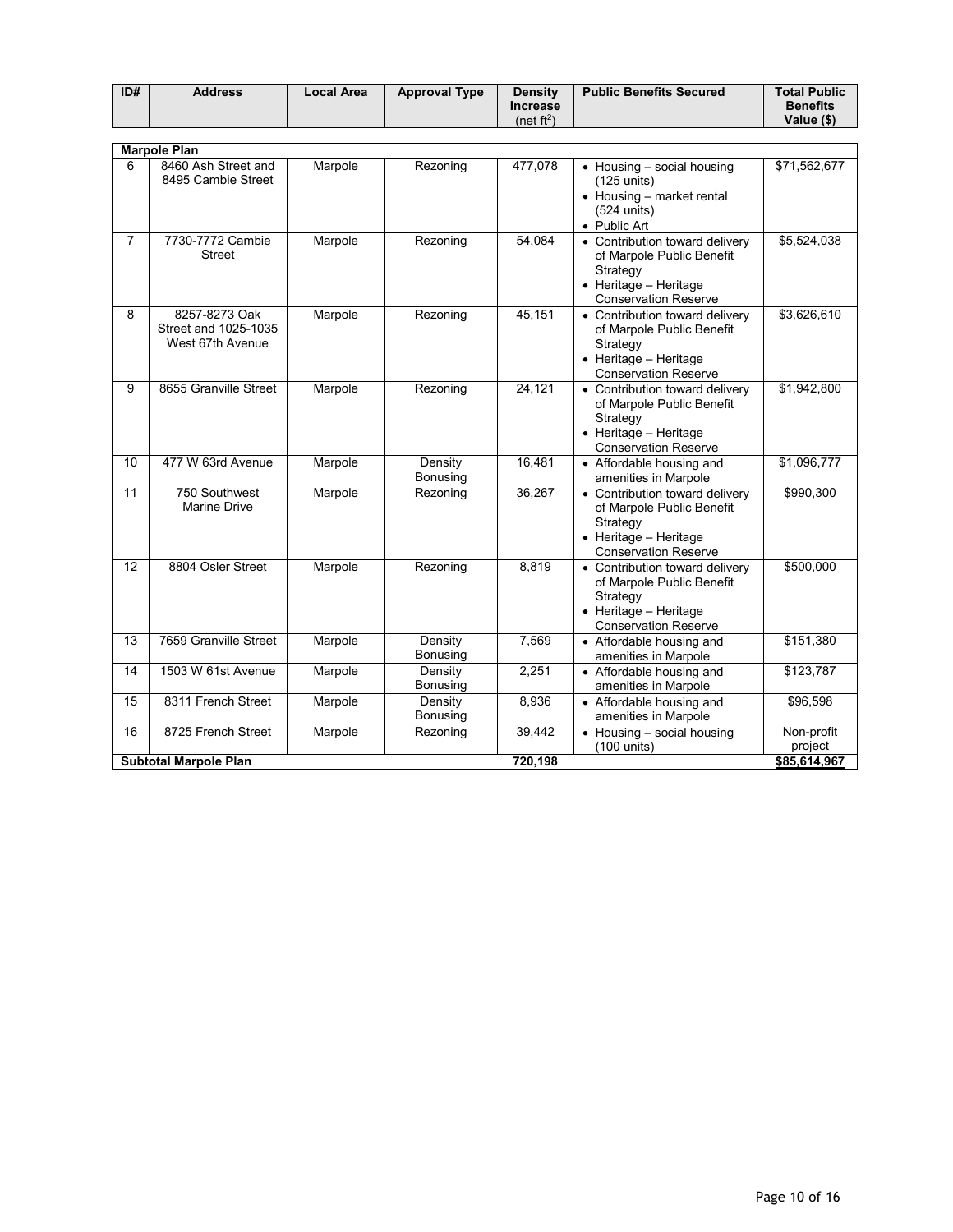| ID# | <b>Address</b> | Local Area | <b>Approval Type</b> | <b>Density</b>         | <b>Public Benefits Secured</b> | <b>Total Public</b> |
|-----|----------------|------------|----------------------|------------------------|--------------------------------|---------------------|
|     |                |            |                      | <b>Increase</b>        |                                | <b>Benefits</b>     |
|     |                |            |                      | (net ft <sup>2</sup> ) |                                | Value (\$)          |

|                 | <b>Cambie Corridor Plan</b>       |                   |                            |         |                                                                                                                                                                                                                  |              |  |  |  |  |
|-----------------|-----------------------------------|-------------------|----------------------------|---------|------------------------------------------------------------------------------------------------------------------------------------------------------------------------------------------------------------------|--------------|--|--|--|--|
| 17              | 5910-5998 Cambie<br>Street        | Oakridge          | Rezoning                   | 305,680 | • Contribution toward delivery<br>of Cambie Corridor Public<br><b>Benefit Strategy</b><br>• Artist live-work studios (9<br>units)<br>• Heritage - onsite<br>conservation<br>• Public Art                         | \$20,452,258 |  |  |  |  |
| 18              | 5812-5844 Cambie<br><b>Street</b> | Oakridge          | Rezoning                   | 239,051 | • Contribution toward delivery<br>of Cambie Corridor Public<br><b>Benefit Strategy</b><br>• Childcare facilities (37<br>spaces)<br>• Youth Centre<br>$\bullet$ Heritage – onsite<br>conservation<br>• Public Art | \$17,627,730 |  |  |  |  |
| 19              | 5740 Cambie Street                | Oakridge          | Rezoning                   | 198,618 | • Housing - market rental (80<br>units)<br>• NPO Hub Space<br>• Public Art                                                                                                                                       | \$12,562,053 |  |  |  |  |
| $\overline{20}$ | 427-477 West 49th<br>Avenue       | Oakridge          | Rezoning                   | 94,101  | • Contribution toward delivery<br>of Cambie Corridor Public<br><b>Benefit Strategy</b><br>• Childcare facilities (37<br>spaces)<br>• Heritage - onsite<br>conservation<br>• Public Art                           | \$11,479,413 |  |  |  |  |
| 21              | 4992-5138 Ash Street              | South Cambie      | Rezoning                   | 74,837  | • Contribution toward delivery<br>of Cambie Corridor Public<br><b>Benefit Strategy</b><br>• Heritage - onsite<br>conservation<br>• Public Art                                                                    | \$5,571,327  |  |  |  |  |
| 22              | 100 West 49th<br>Avenue           | Oakridge          | Rezoning-Text<br>Amendment | 58,512  | • Childcare facilities (37<br>spaces)<br>• Public Art                                                                                                                                                            | \$4,067,904  |  |  |  |  |
| 23              | 485 West 28th<br>Avenue           | <b>Riley Park</b> | Rezoning                   | 19,151  | • Contribution toward delivery<br>of Cambie Corridor Public<br><b>Benefit Strategy</b><br>• Heritage - onsite<br>conservation                                                                                    | \$1,956,124  |  |  |  |  |
| 24              | 5412 Cambie Street                | Oakridge          | Rezoning                   | 14,138  | • Contribution toward delivery<br>of Cambie Corridor Public<br><b>Benefit Strategy</b><br>• Heritage - onsite<br>conservation                                                                                    | \$1,446,405  |  |  |  |  |
| 25              | 592 West 28th<br>Avenue           | South Cambie      | Density<br>Bonusing        | 20,781  | • Affordable housing and<br>amenities in Cambie<br>Corridor                                                                                                                                                      | \$1,142,939  |  |  |  |  |
| 26              | 6842 Oak Street                   | Oakridge          | Density<br>Bonusing        | 18,620  | • Affordable housing and<br>amenities in Cambie<br>Corridor                                                                                                                                                      | \$1,014,826  |  |  |  |  |
| 27              | 6808 Ash Street                   | Oakridge          | Density<br>Bonusing        | 18,128  | • Affordable housing and<br>amenities in Cambie<br>Corridor                                                                                                                                                      | \$988,690    |  |  |  |  |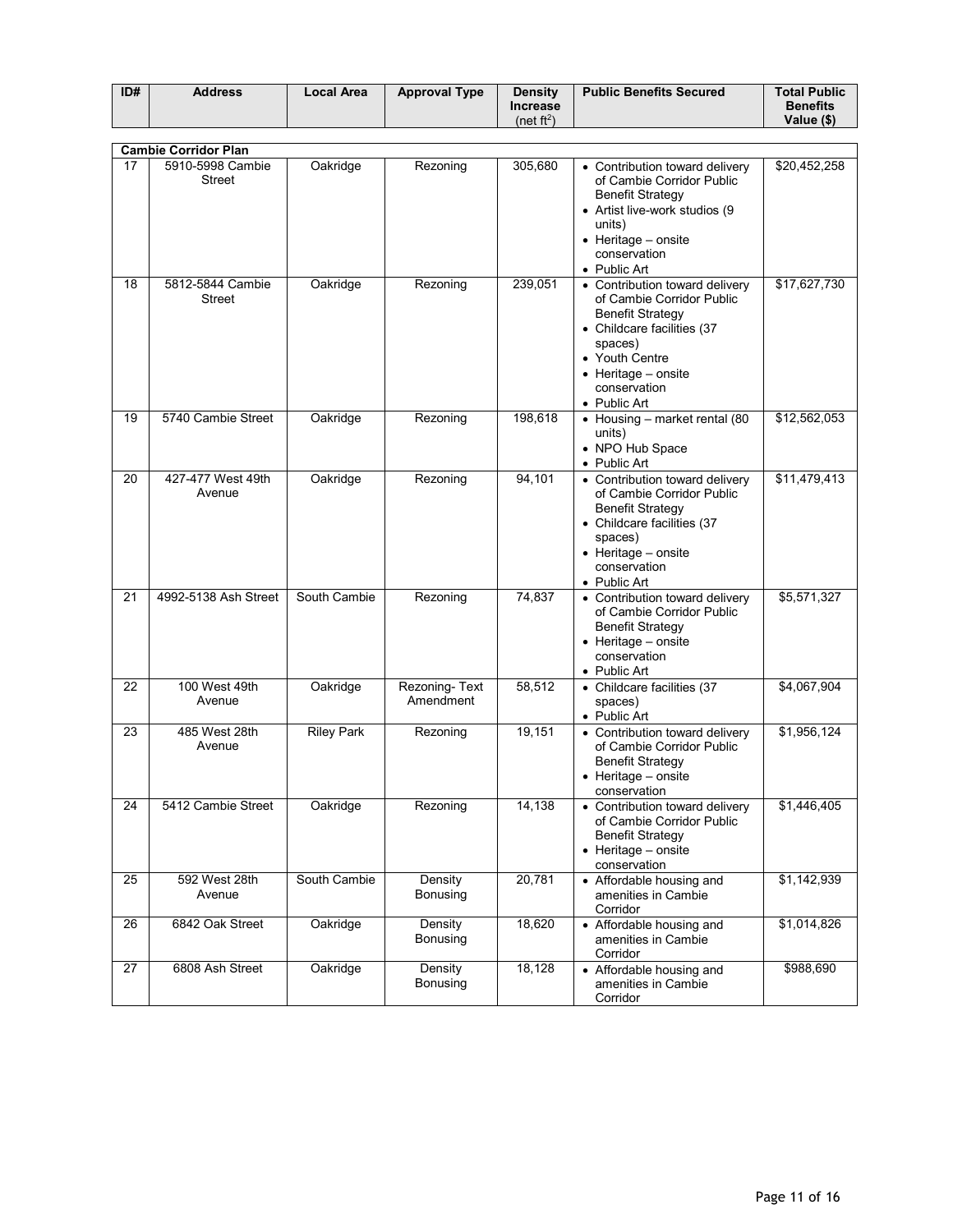| ID# | <b>Address</b> | <b>Local Area</b> | <b>Approval Type</b> | <b>Density</b>         | <b>Public Benefits Secured</b> | <b>Total Public</b> |
|-----|----------------|-------------------|----------------------|------------------------|--------------------------------|---------------------|
|     |                |                   |                      | <b>Increase</b>        |                                | <b>Benefits</b>     |
|     |                |                   |                      | (net ft <sup>2</sup> ) |                                | Value (\$)          |

|    | Cambie Corridor Plan (con't)         |                   |                            |           |                                                                                                                         |              |
|----|--------------------------------------|-------------------|----------------------------|-----------|-------------------------------------------------------------------------------------------------------------------------|--------------|
| 28 | 6988 Ash Street                      | Oakridge          | Density<br><b>Bonusing</b> | 15,109    | • Affordable housing and<br>amenities in Cambie<br>Corridor                                                             | \$824,018    |
| 29 | 1008 W 47th Avenue                   | Oakridge          | Density<br>Bonusing        | 12,364    | • Affordable housing and<br>amenities in Cambie<br>Corridor                                                             | \$680,009    |
| 30 | 357-475 West 41st<br>Avenue          | <b>Riley Park</b> | Rezoning                   | 276,085   | • Housing - market rental<br>$(355$ units)<br>$\bullet$ Housing – below market<br>units (64 units)<br>• Public Art      | \$614,736    |
| 31 | 6521 Fremlin Street                  | Oakridge          | Density<br><b>Bonusing</b> | 8,275     | • Affordable housing and<br>amenities in Cambie<br>Corridor                                                             | \$451,316    |
| 32 | 325-341 West 42nd<br>Avenue          | <b>Riley Park</b> | Rezoning                   | 117,951   | $\bullet$ Housing – market rental<br>$(175$ units)<br>• Housing - below market<br>units (40 units)<br>• Public Art      | \$260,160    |
| 33 | 441-475 West 42nd<br>Avenue          | Oakridge          | Rezoning                   | 112,774   | $\bullet$ Housing – market rental (95<br>units)<br>$\bullet$ Housing – below market<br>units (29 units)<br>• Public Art | \$249,335    |
| 34 | 1008 West 52nd<br>Avenue             | Oakridge          | Density<br>Bonusing        | 3,247     | • Affordable housing and<br>amenities in Cambie<br>Corridor                                                             | \$178,558    |
| 35 | 325-343 West 41st<br>Avenue          | <b>Riley Park</b> | Rezoning                   | 60,483    | • Housing - market rental (86<br>units)<br>• Housing - below market<br>units (9 units)                                  | \$0          |
| 36 | 4118-4138 Cambie<br><b>Street</b>    | <b>Riley Park</b> | Rezoning                   | 49,775    | $\bullet$ Housing – market rental (90<br>units)                                                                         | \$0          |
| 37 | 3353 Cambie Street                   | South Cambie      | Rezoning                   | 6,461     | $\bullet$                                                                                                               | \$0          |
|    | <b>Subtotal Cambie Corridor Plan</b> |                   |                            | 1,724,139 |                                                                                                                         | \$81,567,801 |

|    | <b>Metropolitan Core Jobs Plan</b>                               |                   |                         |         |                                                                                 |              |  |  |  |
|----|------------------------------------------------------------------|-------------------|-------------------------|---------|---------------------------------------------------------------------------------|--------------|--|--|--|
| 38 | 450 West Georgia<br>Street and 712-732<br><b>Richards Street</b> | Downtown          | Rezoning                | 198,618 | • Affordable housing and<br>childcare in the Metro Core<br>• Public Art         | \$3,697,774  |  |  |  |
| 39 | 534-550 Cambie<br><b>Street</b>                                  | Downtown          | Rezoning                | 156,876 | • Affordable housing and<br>childcare in the Metro Core<br>$\bullet$ Public Art | \$2,977,028  |  |  |  |
| 40 | 835-837 Beatty Street                                            | Downtown          | Heritage<br>Designation | 3.156   | Heritage - on-site<br>٠<br>conservation                                         | \$2,000,000  |  |  |  |
| 41 | 110 West 4th Avenue                                              | Mount<br>Pleasant | Rezoning                | 121,129 | • Affordable housing and<br>childcare in the Metro Core<br>$\bullet$ Public Art | \$1,679,603  |  |  |  |
| 42 | 328-360 West 2nd<br>Avenue                                       | Mount<br>Pleasant | Rezoning                | 56,316  | • Affordable housing and<br>childcare in the Metro Core<br>$\bullet$ Public Art | \$805,432    |  |  |  |
| 43 | 150 West 4th Avenue                                              | Mount<br>Pleasant | Rezoning                | 41.090  | • Affordable housing and<br>childcare in the Metro Core<br>• Public Art         | \$778,005    |  |  |  |
|    | Subtotal Metropolitan Core Jobs Plan                             |                   |                         | 577.185 |                                                                                 | \$11,937,842 |  |  |  |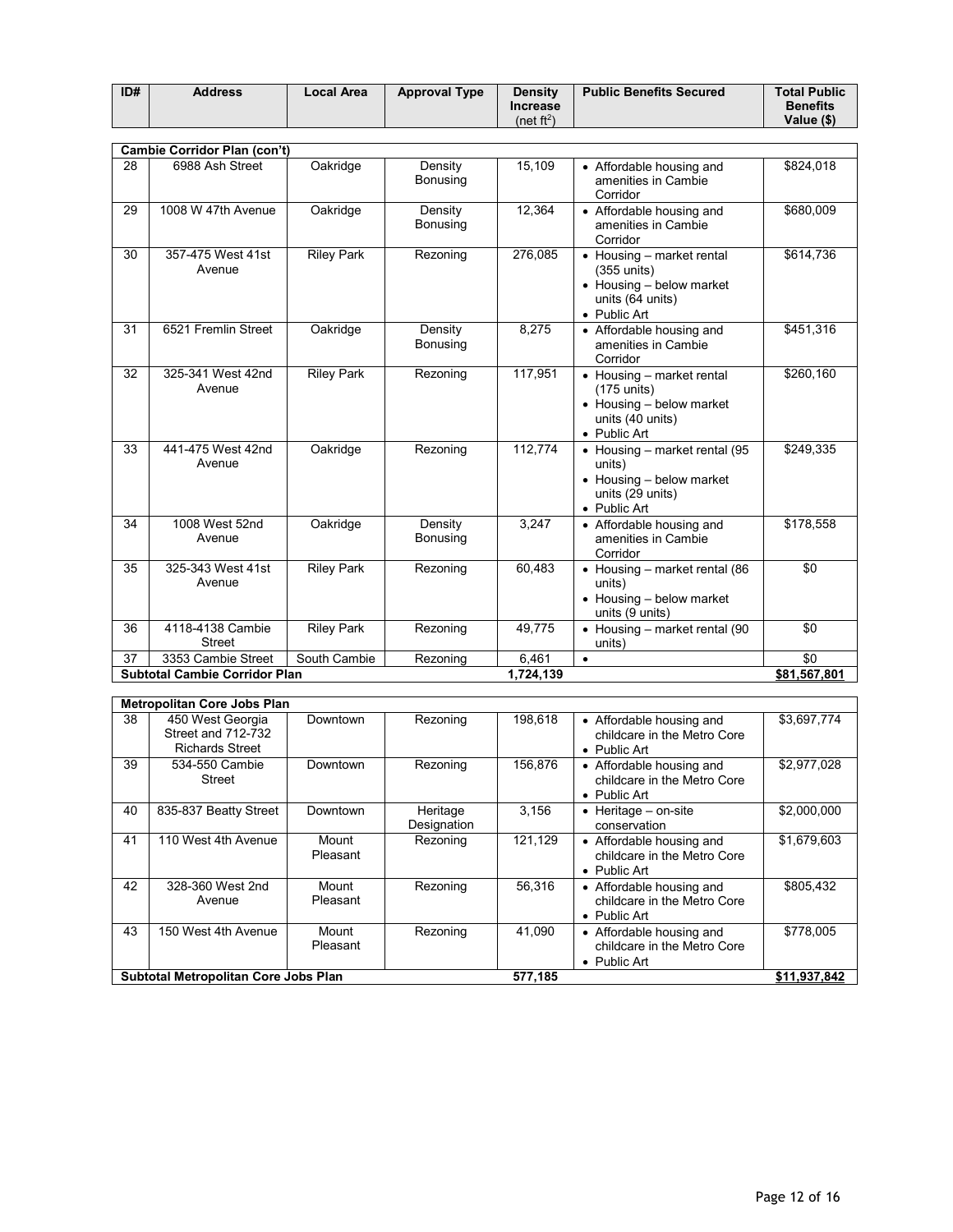| ID# | <b>Address</b> | Local Area | Approval | <b>Density</b>  | <b>Public Benefits</b> | <b>Total Public</b> |
|-----|----------------|------------|----------|-----------------|------------------------|---------------------|
|     |                |            | $T$ ype  | <b>Increase</b> | Secured                | <b>Benefits</b>     |
|     |                |            |          | (net $ft^2$ )   |                        | Value (\$)          |

|    | <b>Downtown Eastside Plan</b>          |                      |                               |         |                                                                                                                                                           |                       |  |  |
|----|----------------------------------------|----------------------|-------------------------------|---------|-----------------------------------------------------------------------------------------------------------------------------------------------------------|-----------------------|--|--|
| 44 | 728-796 Main Street                    | Downtown<br>Eastside | Rezoning                      | 18,440  | $\bullet$ Housing – social<br>housing (19 units)                                                                                                          | \$7,500,000           |  |  |
| 45 | 320 E Hastings Street                  | Downtown<br>Eastside | DPB - Density<br>Bonus Zoning | 92,149  | • Housing - social<br>housing (105 units)<br>• Social service centre                                                                                      | Non-profit<br>project |  |  |
| 46 | Jackson Avenue<br>401                  | Downtown<br>Eastside | DPB - Density<br>Bonus Zoning | 86,013  | $\bullet$ Housing $-$ social<br>housing (172 units)<br>• Social service centre                                                                            | Non-profit<br>project |  |  |
| 47 | 1015 East Hastings<br>Street           | Downtown<br>Eastside | Rezoning                      | 43.692  | $\bullet$ Housing – social<br>housing (110 units)<br>$\bullet$ Housing – market<br>rental (53 units)<br>$\bullet$ Housing $-$ shelter<br>beds $(80)$<br>٠ | Non-profit<br>project |  |  |
| 48 | 327 Main Street                        | Downtown<br>Eastside | DPB - Density<br>Bonus Zoning | 38,178  | • Housing - social<br>housing (78 units)<br>• Ceremonial space                                                                                            | Non-profit<br>project |  |  |
|    | <b>Subtotal Downtown Eastside Plan</b> |                      |                               | 278.473 |                                                                                                                                                           | \$7,500,000           |  |  |

|                     |                               | <b>Grandview-Woodland Plan</b>                                |                     |         |                                                                                                                                                                           |                       |
|---------------------|-------------------------------|---------------------------------------------------------------|---------------------|---------|---------------------------------------------------------------------------------------------------------------------------------------------------------------------------|-----------------------|
| 49<br><b>Street</b> | Grandview -<br>Woodland       | 1943-1999 East Hastings                                       | Rezoning            | 43,735  | Contribution toward<br>٠<br>delivery of Grandview-<br><b>Woodland Public</b><br><b>Benefit Strategy</b><br>Heritage - onsite<br>$\bullet$<br>conservation<br>• Public art | \$1,809,923           |
| 50                  | Kensington -<br>Cedar Cottage | 2246-2268 East<br>Broadway                                    | Rezoning            | 31,384  | • Contribution toward<br>delivery of Grandview-<br><b>Woodland Public</b><br><b>Benefit Strategy</b><br>$\bullet$ Heritage – onsite<br>conservation                       | \$730,568             |
| 51                  | Kensington -<br>Cedar Cottage | 1837-1863 East 11th<br>Avenue and 2631-2685<br>Victoria Drive | Rezoning            | 41,224  | $\bullet$ Housing – market<br>rental (136 units)<br>Heritage - on-site<br>٠<br>conservation                                                                               | \$700,000             |
| 52                  | Grandview -<br>Woodland       | 2062 East 8th Avenue                                          | Density<br>Bonusing | 618     | • Affordable housing<br>and amenities in<br>Grandview-Woodland                                                                                                            | \$2,075               |
| 53                  | Grandview -<br>Woodland       | 1885 East Pender Street                                       | Rezoning            | 26,089  | $\bullet$ Housing – social<br>housing (64 units)                                                                                                                          | Non-profit<br>project |
| 54                  | Grandview -<br>Woodland       | 1766 Frances Street                                           | Rezoning            | 42,092  | Housing - social<br>٠<br>housing (84 units)                                                                                                                               | Non-profit<br>project |
|                     |                               | <b>Subtotal Grandview-Woodland Plan</b>                       |                     | 185,142 |                                                                                                                                                                           | \$3,242,566           |

|    | Norguay Plan                 |                          |          |        |                                                                                                   |             |
|----|------------------------------|--------------------------|----------|--------|---------------------------------------------------------------------------------------------------|-------------|
| 55 | 2725-2751 Kingsway           | Renfrew -<br>Collingwood | Rezoning | 90.859 | • Contribution toward<br>delivery of Norguay<br><b>Public Benefit</b><br>Strategy<br>• Public Art | \$2,975,568 |
|    | <b>Subtotal Norguay Plan</b> |                          |          | 90.859 |                                                                                                   | \$2,975,568 |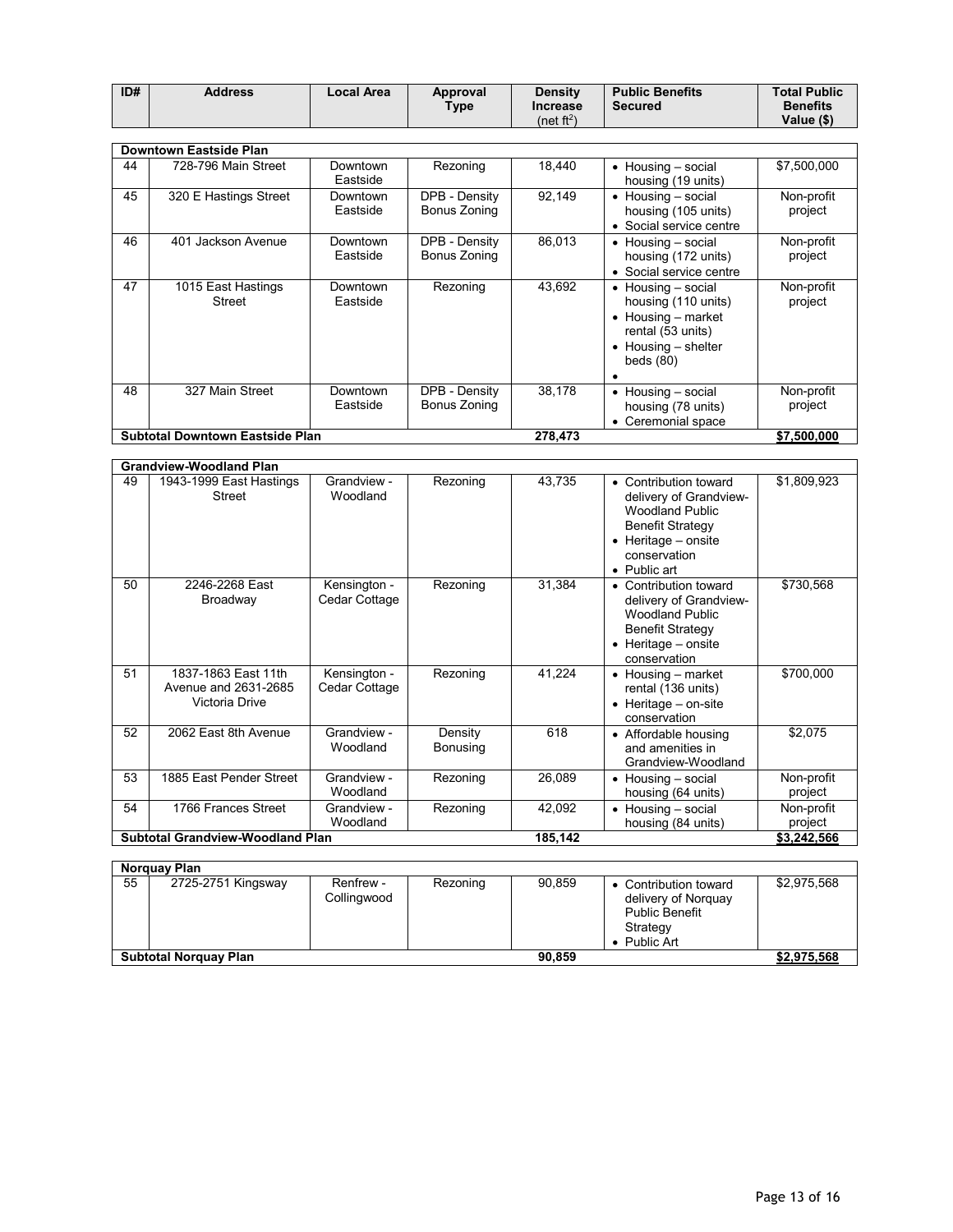| ID# | <b>Address</b> | Local Area | Approval | <b>Density</b>  | <b>Public Benefits</b> | <b>Total Public</b> |
|-----|----------------|------------|----------|-----------------|------------------------|---------------------|
|     |                |            | $T$ ype  | <b>Increase</b> | <b>Secured</b>         | <b>Benefits</b>     |
|     |                |            |          | (net ft $^2$ )  |                        | Value (\$)          |

|    | <b>Mount Pleasant Plan</b>          |          |          |         |                            |             |
|----|-------------------------------------|----------|----------|---------|----------------------------|-------------|
| 56 | 2122 Quebec Street                  | Mount    | Density  | 89.264  | • Childcare in Mount       | \$1,803,916 |
|    |                                     | Pleasant | Bonusing |         | Pleasant                   |             |
| 57 | 602-644 Kingsway                    | Mount    | Rezoning | 21.087  | $\bullet$ Housing – market | \$0         |
|    |                                     | Pleasant |          |         | rental (80 units)          |             |
|    | <b>Subtotal Mount Pleasant Plan</b> |          |          | 110.351 |                            | \$1.803.916 |

|    | Affordable Housing Choices Interim Rezoning Policy (outside of Community Plan Areas)             |                               |          |         |                                                                                                         |           |  |  |  |
|----|--------------------------------------------------------------------------------------------------|-------------------------------|----------|---------|---------------------------------------------------------------------------------------------------------|-----------|--|--|--|
| 58 | 3449-3479 West 41st<br>Avenue and 5664<br><b>Collingwood Street</b>                              | Dunbar -<br>Southlands        | Rezoning | 53.322  | • Contribution toward<br>the Affordable<br>Housing Fund                                                 | \$300,000 |  |  |  |
| 59 | 1405 East 15th Avenue<br>and 3047-3071 Maddams<br>Street                                         | Kensington -<br>Cedar Cottage | Rezoning | 37,225  | • Contribution toward<br>childcare in the local<br>area                                                 | \$250,000 |  |  |  |
| 60 | 4426-4464 Knight Street<br>and 1406 East 28th<br>Avenue                                          | Kensington -<br>Cedar Cottage | Rezoning | 19.671  | • Contribution toward<br>childcare in the local<br>area                                                 | \$240,000 |  |  |  |
| 61 | 3609-3687 Arbutus Street                                                                         | Arbutus Ridge                 | Rezoning | 60.461  | $\bullet$ Housing – market<br>rental (93 units)<br>$\bullet$ Housing – below<br>market units (23 units) | \$0       |  |  |  |
| 62 | 4575 Granville Street                                                                            | Shaughnessy                   | Rezoning | 6,650   | $\bullet$ Housing – market<br>rental (24 units)                                                         | \$0       |  |  |  |
|    | Subtotal Affordable Housing Choices Interim Rezoning Policy<br>(outside of Community Plan Areas) |                               |          | 177,329 |                                                                                                         | \$790,000 |  |  |  |

|    | Little Mountain Adjacent Area                                        |                   |          |        |                       |           |
|----|----------------------------------------------------------------------|-------------------|----------|--------|-----------------------|-----------|
| 63 | 5107-5119 Main Street                                                | <b>Rilev Park</b> | Rezoning | 17.308 | • Contribution toward | \$517.163 |
|    | and 196 East 35th                                                    |                   |          |        | the Affordable        |           |
|    | Avenue                                                               |                   |          |        | Housing Fund          |           |
|    | 17.308<br>\$517.163<br><b>Subtotal Little Mountain Adiacent Area</b> |                   |          |        |                       |           |

|                                             | Jovce Station Precinct Plan |                          |                     |        |                                                                                                  |           |
|---------------------------------------------|-----------------------------|--------------------------|---------------------|--------|--------------------------------------------------------------------------------------------------|-----------|
| 64                                          | 5417 Joyce Street           | Renfrew -<br>Collinawood | Density<br>Bonusing | 25.069 | • Affordable housing<br>and amenities in the<br>Joyce Precinct Public<br><b>Benefit Strategy</b> | \$376,040 |
| <b>Subtotal Joyce Station Precinct Plan</b> |                             |                          | 25.069              |        | \$376,040                                                                                        |           |

|                                           | <b>Downtown South</b>                        |          |                             |         |                                                                              |                       |
|-------------------------------------------|----------------------------------------------|----------|-----------------------------|---------|------------------------------------------------------------------------------|-----------------------|
| 65                                        | 1317 Richards Street and<br>508 Drake Street | Downtown | Rezoning                    | 108.021 | $\bullet$ Housing $-$ social<br>housing (193 units)                          | Non-profit<br>project |
| 66                                        | 1190 Burrard Street                          | Downtown | Rezoning                    | 55.497  | $\bullet$ Housing – social<br>housing (154 units)<br>• Social service centre | Non-profit<br>project |
| 67                                        | 1250 Granville Street                        | Downtown | Development<br>Permit Bonus | 4.448   | $\bullet$ Housing – market<br>rental (61 units)                              | \$0                   |
| <b>Subtotal Downtown South</b><br>167.966 |                                              |          |                             |         |                                                                              | \$0                   |

|    | No Plan Area                 |                               |                               |                                          |                                                                                             |                       |
|----|------------------------------|-------------------------------|-------------------------------|------------------------------------------|---------------------------------------------------------------------------------------------|-----------------------|
| 68 | 480 Broughton Street         | Downtown                      | DPB - Density<br>Bonus Zoning | 98.207                                   | $\bullet$ Housing $-$ social<br>housing (60 units)<br>• Childcare facilities (65<br>spaces) | Non-profit<br>project |
| 69 | 546 West 13th Avenue         | Fairview                      | Rezoning                      | 72.838                                   | $\bullet$ Housing – social<br>housing (135 units)                                           | Non-profit<br>project |
| 70 | 2929 Commercial Drive        | Kensington -<br>Cedar Cottage | Rezoning                      | $-4.071$<br>restricted by<br>view cones) | $\bullet$ Housing – social<br>housing (27 units)                                            | Non-profit<br>project |
|    | <b>Subtotal No Plan Area</b> |                               |                               | 166,974                                  |                                                                                             | \$0                   |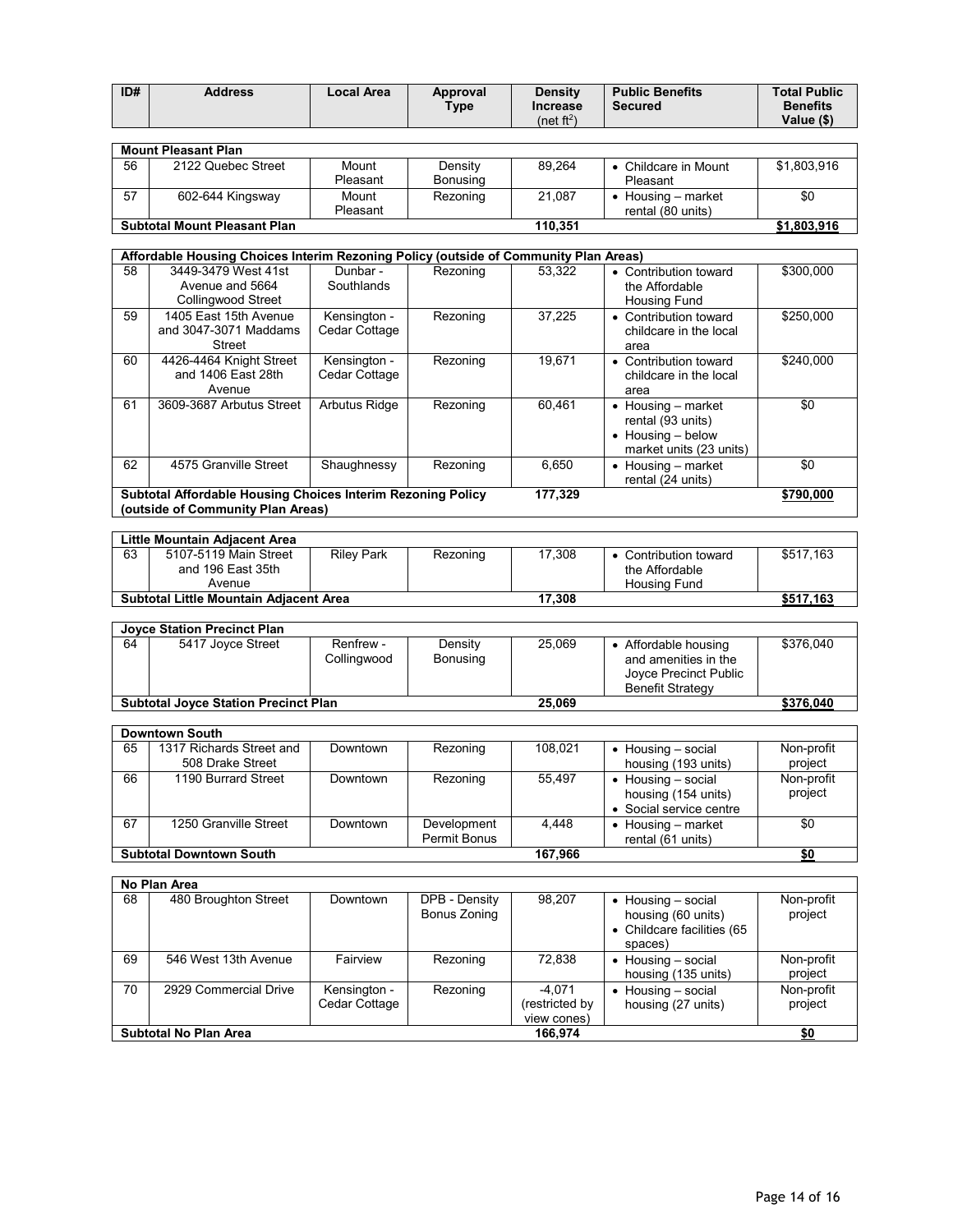| ID# | <b>Address</b> | Local Area | <b>Approval Type</b> | <b>Density</b>         | <b>Public Benefits</b> | <b>Total Public</b> |
|-----|----------------|------------|----------------------|------------------------|------------------------|---------------------|
|     |                |            |                      | <b>Increase</b>        | <b>Secured</b>         | <b>Benefits</b>     |
|     |                |            |                      | (net ft <sup>2</sup> ) |                        | Value (\$)          |

|    | Secured Rental Policy (outside of Community Plan Areas)                                  |                               |          |        |                                        |     |  |  |  |
|----|------------------------------------------------------------------------------------------|-------------------------------|----------|--------|----------------------------------------|-----|--|--|--|
| 71 | 810 Kingsway                                                                             | Kensington -<br>Cedar Cottage | Rezoning | 27.794 | Housing – market<br>rental (108 units) | \$0 |  |  |  |
| 72 | 2735 East 41st Avenue                                                                    | Renfrew -<br>Collingwood      | Rezoning | 18.122 | Housing – market<br>rental (32 units)  | \$0 |  |  |  |
| 73 | 5590 Victoria Drive                                                                      | Kensington -<br>Cedar Cottage | Rezoning | 12.729 | Housing – market<br>rental (54 units)  | \$0 |  |  |  |
|    | <b>Subtotal Secured Rental Policy (outside of Community Plan Areas)</b><br>\$0<br>58.645 |                               |          |        |                                        |     |  |  |  |

|    | <b>Moderate Income Rental Housing Pilot Program</b>   |                    |                             |           |                                                                                                           |               |
|----|-------------------------------------------------------|--------------------|-----------------------------|-----------|-----------------------------------------------------------------------------------------------------------|---------------|
| 74 | 3084 West 4th Avenue<br>and 2010 Balaclava<br>Street  | Kitsilano          | Rezoning                    | 11,093    | $\bullet$ Housing – market<br>rental (27 units)<br>$\bullet$ Housing – moderate<br>income units (8 units) | \$0           |
| 75 | 3701 W Broadway                                       | West Point<br>Grey | Development<br>Permit Bonus | 2.784     | $\bullet$ Housing – market<br>rental (2 units)<br>$\bullet$ Housing – moderate<br>income units (1 unit)   | \$0           |
|    | Subtotal Moderate Income Rental Housing Pilot Program |                    |                             | 13.877    |                                                                                                           | \$0           |
|    | <b>Grand Total</b>                                    |                    |                             | 5,036,409 |                                                                                                           | \$299,337,284 |